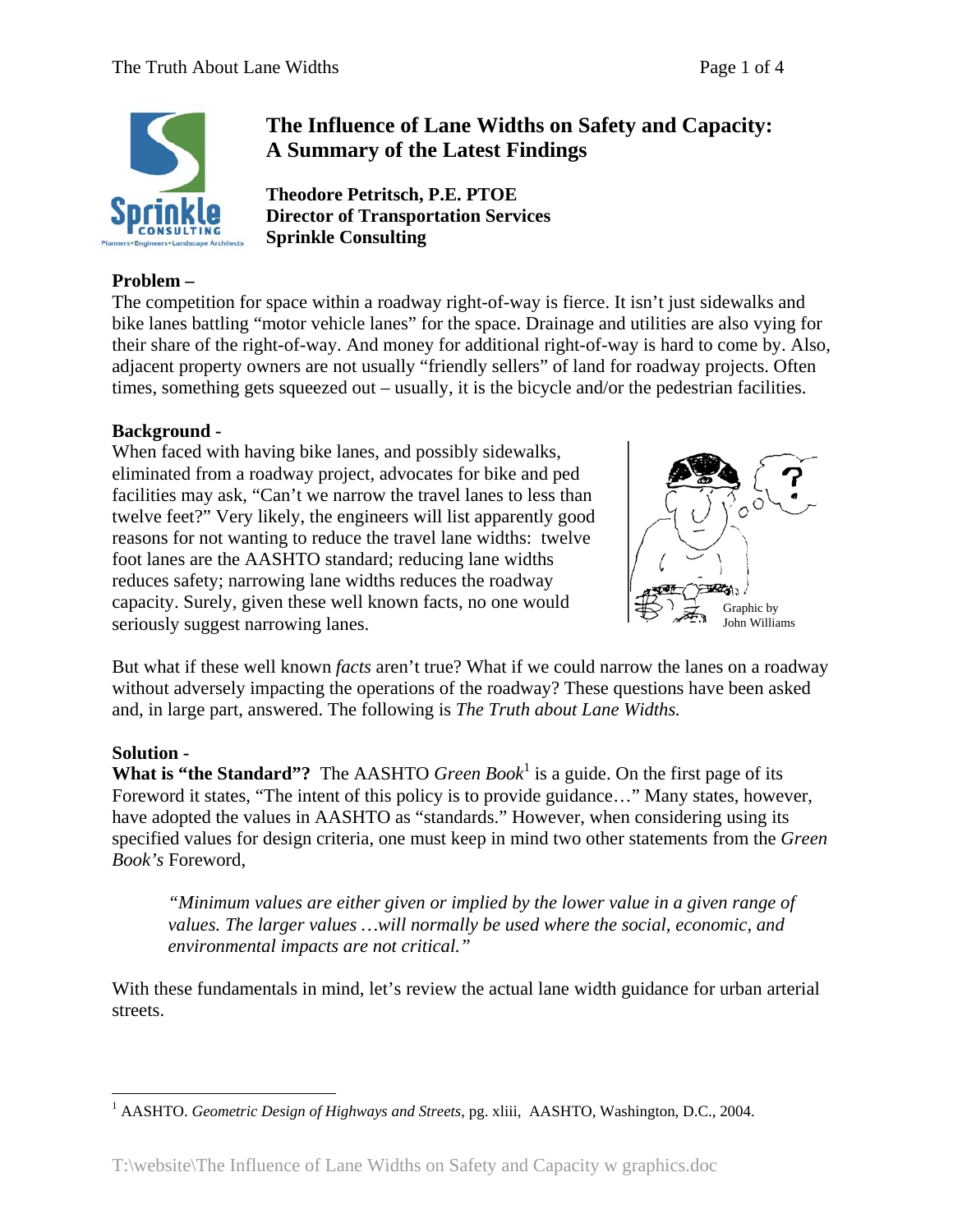

According to the AASHTO *Green Book*, for rural and urban arterials, lane widths may vary from 10 to 12 feet. It goes on to say that 12-foot lanes should be used where practical on higher speed, free flowing, principal arterials. However, under interrupted-flow (roads with signals) conditions operating at low speeds (45 mph or less) narrower lane widths are normally quite adequate and have some advantages. $<sup>2</sup>$ </sup>

Given the above statements from AASHTO, 10-foot lanes should be considered the minimum standard.



 **But what about Safety?** Safety is another oft cited reason for maintaining 12-foot lane widths. However, much research has been performed evaluating the crash impacts of narrowing lanes. This research found little to no support for the safety argument (with respect to urban roadways). Some of this research is summarized below:

NCHRP 330 *Effective Utilization of Street Width on Urban*  Arterials,<sup>3</sup> in its implementation guidelines states,

*"Narrower lane widths (less than 11 ft) can be used effectively in urban arterial street improvement projects where the additional space can be used to relieve traffic congestion or address specific accident patterns"* 

#### It goes on to note that,

*"all projects evaluated during the study that consisted exclusively of lane widths of 10 feet or more resulted in accident rates that were either reduced or unchanged."* 

#### And recommends,

1

*"Where streets cannot be widened, highway agencies should give strong consideration to the use of 10-ft lanes where they are necessary as part of a geometric improvement to improve traffic operations or alleviate specific accident patterns."* 

### Most recently, the Midwest Research Center<sup>4</sup> reported,

*"A safety evaluation of lane widths for arterial roadway segments found no indication, except in limited cases, that the use of narrower lanes increases crash frequencies. The lane width effects in the analyses conducted were generally either not statistically significant or indicated that narrower lanes were associated with lower rather than higher crash frequencies. There were limited exceptions to this general finding." [emphasis added]* 

<sup>&</sup>lt;sup>2</sup> AASHTO. *Geometric Design of Highways and Streets*, pg. 473, AASHTO, Washington, D.C., 2004. 3<br><sup>3</sup> NCHPP Bapert 220 Effective Utilization of Street Width on Urban Arterials. Transportation Becograph

<sup>&</sup>lt;sup>3</sup> NCHRP Report 330 Effective Utilization of Street Width on Urban Arterials, Transportation Research Board, Washington, D.C., 1990.

<sup>4</sup> Ingred B. Potts, Harwood, D., Richard, K., *Relationship of Lane Width to Safety for Urban and Suburban Arterials,* Transportation Research Board, 2007 Annual Meeting.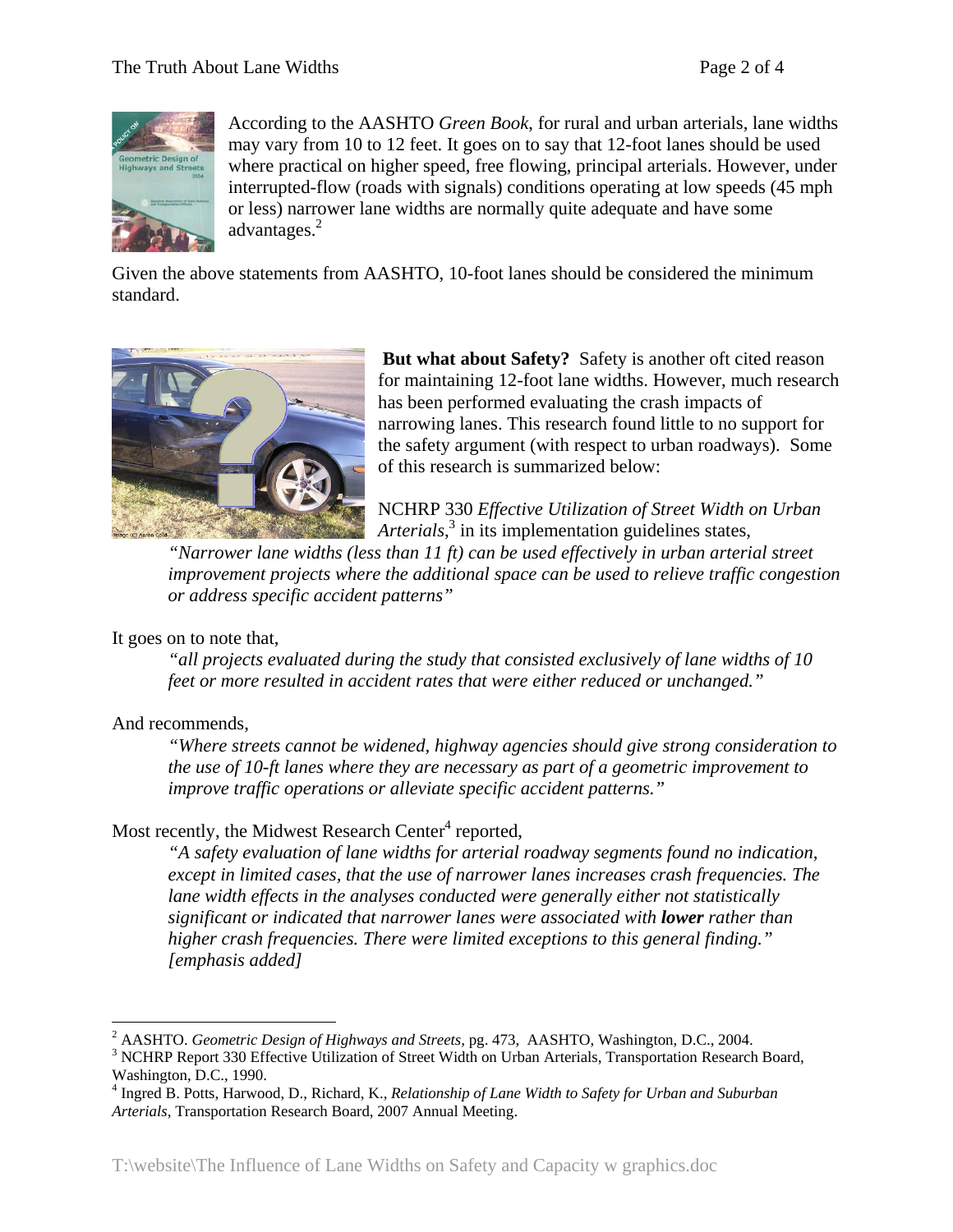And went on to say,

*The research found three situations in which the observed lane width effect was inconsistent—increasing crash frequency with decreasing lane width in one state and the opposite effect in another state. These three situations are:* 

- *lane widths of 3.0 m (10 ft) or less on four-lane undivided arterials.*
- *lane widths of 2.7 m (9 ft) or less on four-lane divided arterials.*
- lane width of 3.0 m (10 ft) or less on approaches to four-leg STOP-controlled arterial *intersections.*

*Because of the inconsistent findings mentioned above, it should not be inferred that the use of narrower lanes must be avoided in these situations. Rather, it is recommended that narrower lane widths be used cautiously in these situations unless local experience indicates otherwise.*

Based upon the above cited research, it appears that narrowing lanes to less than the "standard" 12-ft width does not usually degrade safety.



 $\overline{a}$ 

 **Yes, but there's still the capacity issue.** The *Highway*  Capacity Manual<sup>5</sup> ( $HCM$ ) is the primary document used by planners and engineers to determine the capacity of roadways and intersections. In Chapter 16, pages 16-10 and 16-11, the *HCM* describes those factors which impact the capacity of signalized intersections – including an adjustment factor based upon lane widths. Essentially, the *HCM* shows that the saturation flow rate (capacity) of a lane at a signalized intersection is reduced by 3.33 percent for each foot of

lane width less than 12 feet. Consequently, according to the *HCM*, the capacity of a 10-foot lane is only 93 percent of the capacity of a 12-foot lane.

However, in 2007 a literature search was performed as part of the Florida Department of Transportation *Conserve By Bike Program Study.*<sup>6</sup> This literature search was to evaluate findings of recent research from across the United on impacts to urban street capacity resulting States from lane narrowings. The findings are

*"The measured saturation flow rates are similar for lane widths between 10 feet and 12 feet. For lane widths below 10 feet, there is a measurable decrease in saturation flow rate. Thus, so long as all other geometric and traffic signalization conditions remain constant, there is no measurable decrease in urban street capacity when through lane widths are narrowed from 12 feet to 10 feet".7 [emphasis added]* 

Capacity, therefore, is not degraded until lane widths are reduced to less than 10 feet.

<sup>5</sup> Transportation Research Board, *Highway Capacity Manual*, Transportation Research Board, National Research Council, Washington, D.C., 2000.

<sup>&</sup>lt;sup>6</sup> Sprinkle Consulting, Conserve By Bike Program Study Final Report, FDOT, Tallahassee, FL, 2007.

<sup>&</sup>lt;sup>7</sup> John Zegeer, P.E., (past Chair, TRB Jighway Capacity and Quality of Service Committee) in a memo to Sprinkle Consulting Engineers, March 22, 2007.